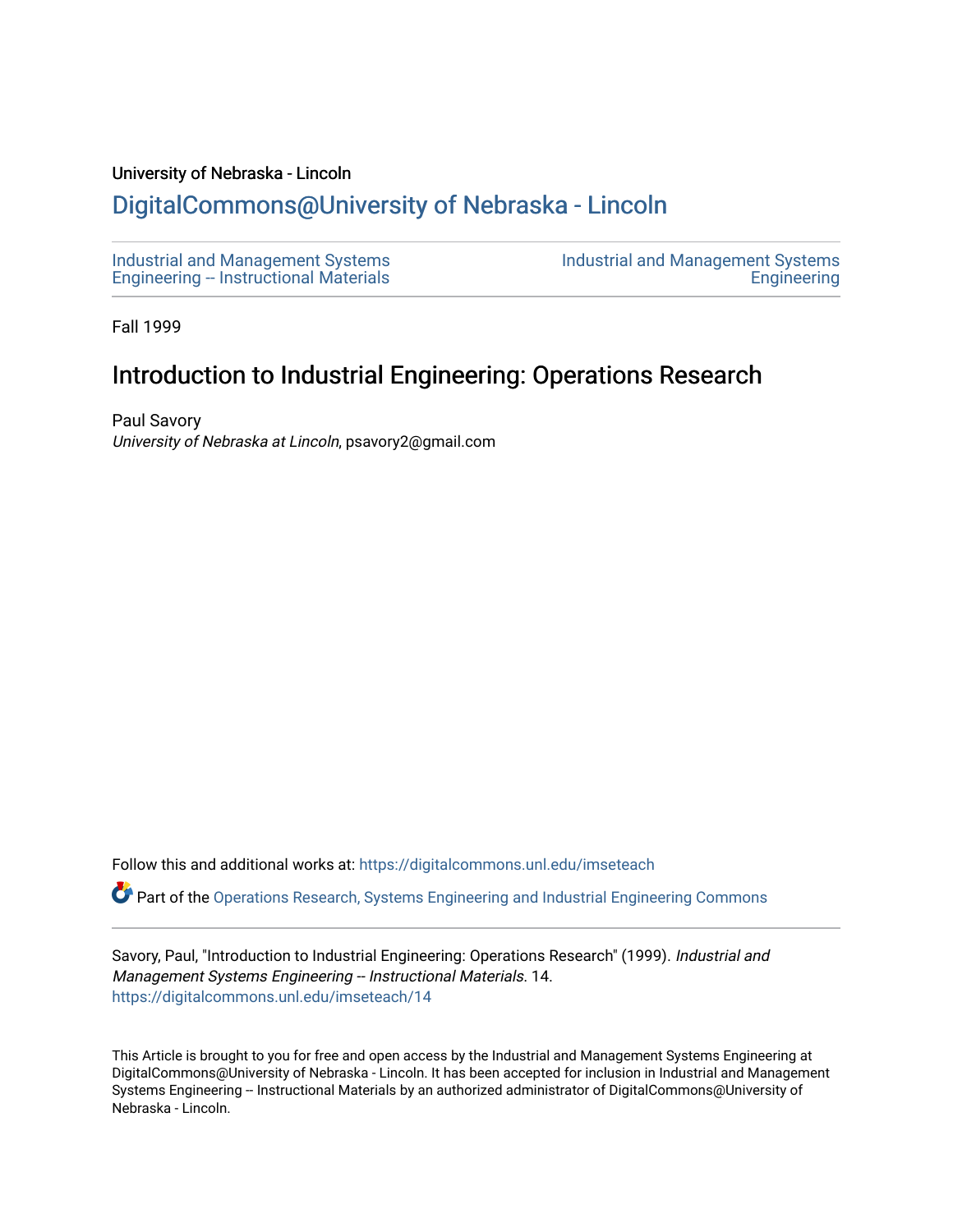

### **Introduction**

*Operations Research* is an area of industrial engineering concerned with the allocation of scarce resources. One area of operations research is *linear programming*. *Linear programming* is a method often used to solve large, complicated problems. These problems often require a manager to determine how to use the company's limited resources most efficiently.

#### **Linear Programming Basics**

Suppose you are the manager of a box making factory and must decide the weekly production schedule. How many of each size box should you make to maximize your profit given you have a limited amount of material to make boxes?

|                          | <b>Large Boxes</b> | <b>Medium Boxes</b>   | <b>Small Boxes</b> |
|--------------------------|--------------------|-----------------------|--------------------|
| Profit                   | \$20               |                       |                    |
| <b>Required Material</b> | 8 sq. feet         | <sup>7</sup> sq. feet | $2$ sq. feet       |

You have the requirements that you cannot produce more that 50 small boxes and must make at least 10 large boxes. You have a total of 160 sq. feet of material. How many of each box should you make to maximize profit?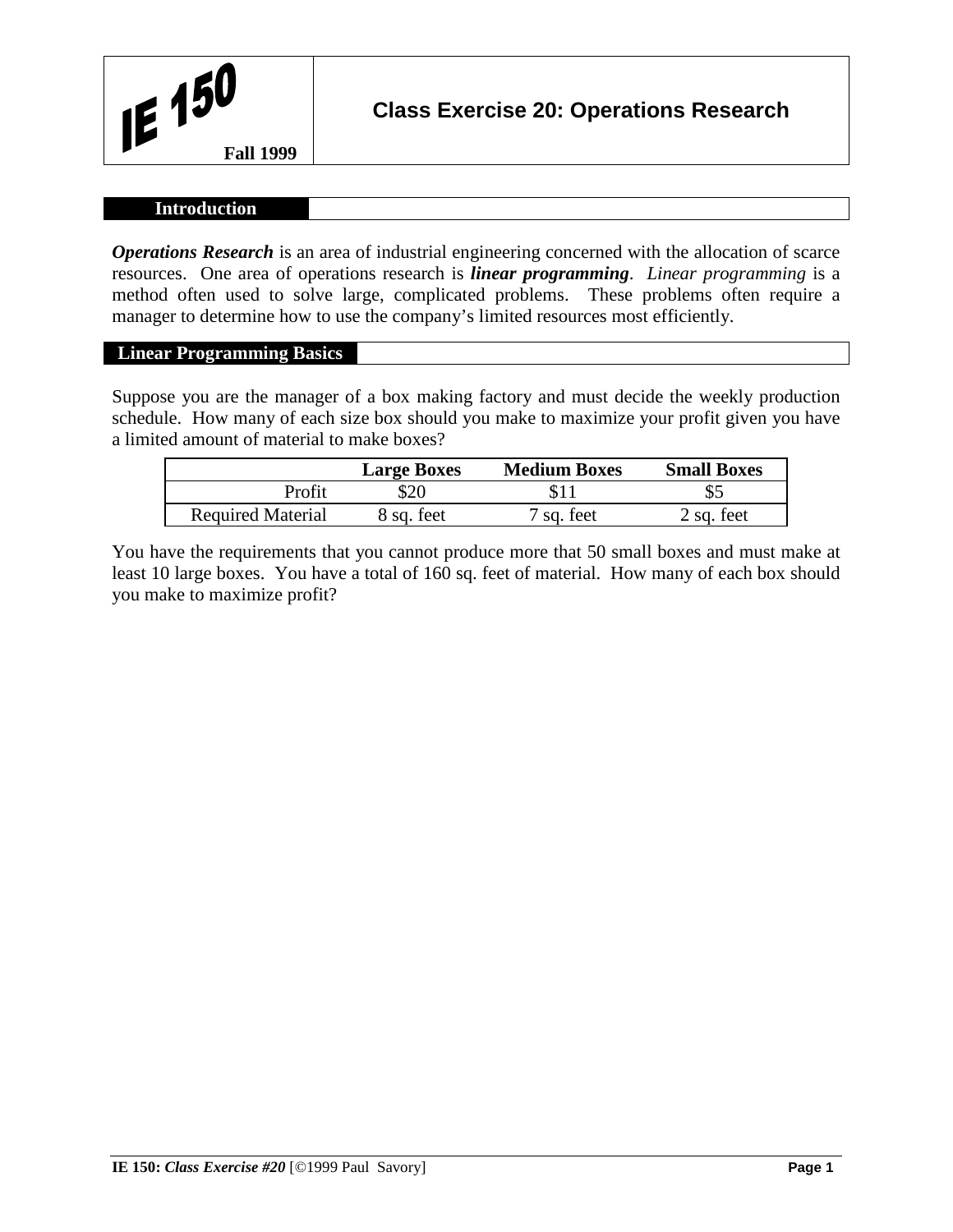The approach that operations research uses is to formulate (and then solve) a linear programming model if this situation:

- (1) All the unknowns in the problem are nonnegative. Theses are called the **decision variables.**
- (2) All the restrictions on the *decision variables* (the *constraints*) can be expresses as **LINEAR** equations ("=") and/or **LINEAR** inequalities ( " $\leq$ " or " $\geq$ ").

For instance,

(3) The criterion for choosing the best values of the decision variables can be expressed as a **LINEAR** function of the variables. This is referred to as the *objective function*.

Consider the box manufacturing example, what are the decision variables and what are the constraints...

Decision variables =

 $Constraints =$ 

Objective function  $=$ 

The general (or standard) form of a linear programming model is...

Let's write the linear programming problem to solve our box manufacturing decision....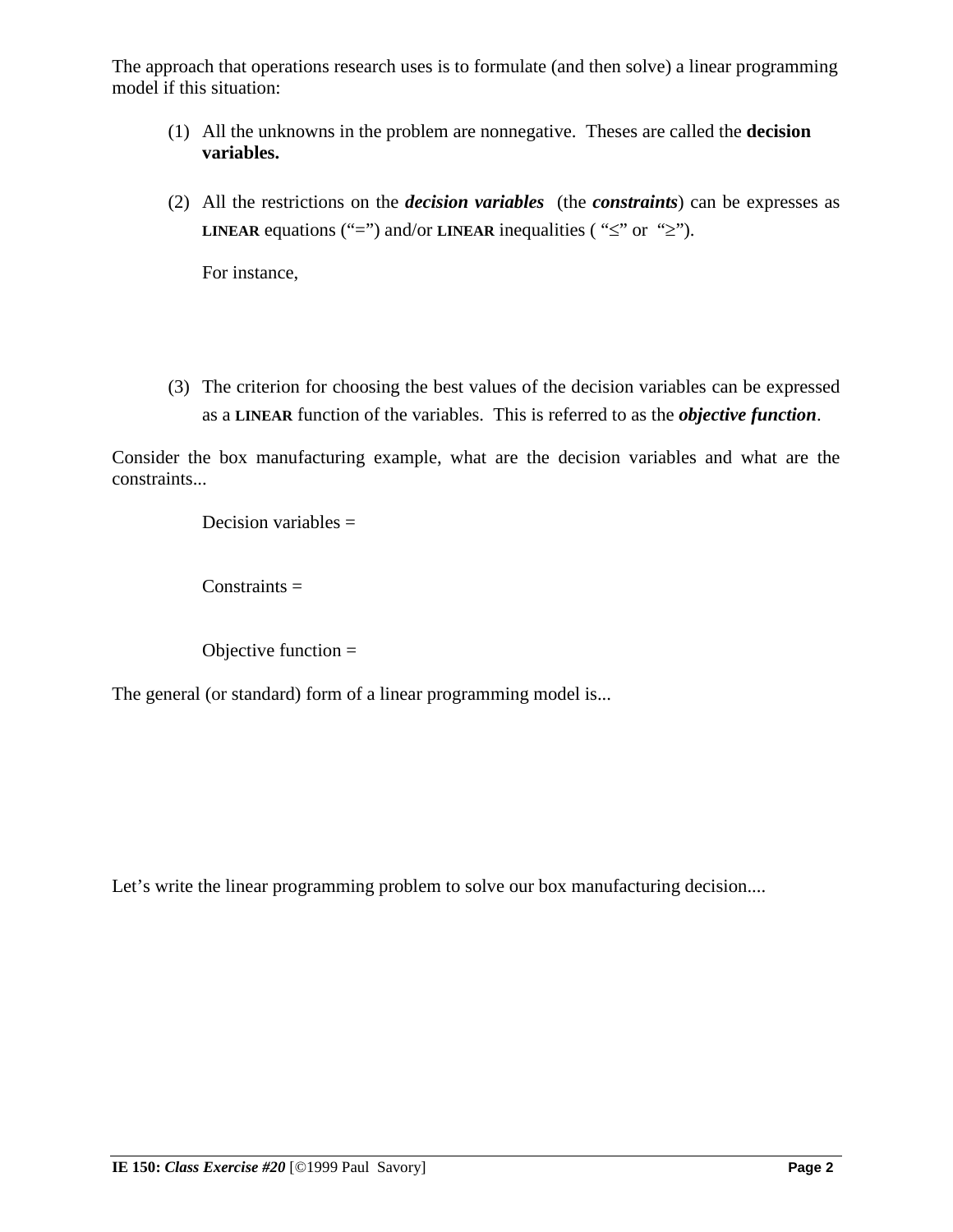### **FORMULATING A LINEAR PROGRAMMING MODEL**

- *STEP 1:* Define the problem objective. A brief statement describing the planned activities which will result in the objective function being *maximized* or *minimized*.
- *STEP 2:* Identify/define the *decision variables* (the unknowns) in the problem. Be specific with regards to the units.
- *STEP 3:* Construct the *constraints* (the restrictions on the decision variables expressed as linear inequalities or equations).
- **STEP 4:** Determine the profit/cost associated with each decision variable. Express this as a linear function of the decision variables to maximized or minimized.

#### **Exercise 1**

Farmer Jane owns 45 acres of land. She is going to plant each with wheat or corn. Each acre with wheat yields \$200 profit, each with corn yields \$300 profit. The labor and fertilizer for each acre are given below:

|            | Wheat        | Corn    |
|------------|--------------|---------|
| Labor      | 3 hours      | 2 hours |
| Fertilizer | $\pm 2$ tons | 4 tons  |

One hundred hours of labor and 120 tons of fertilizer are available. Use linear programming to determine how Jane can maximize profit form her land.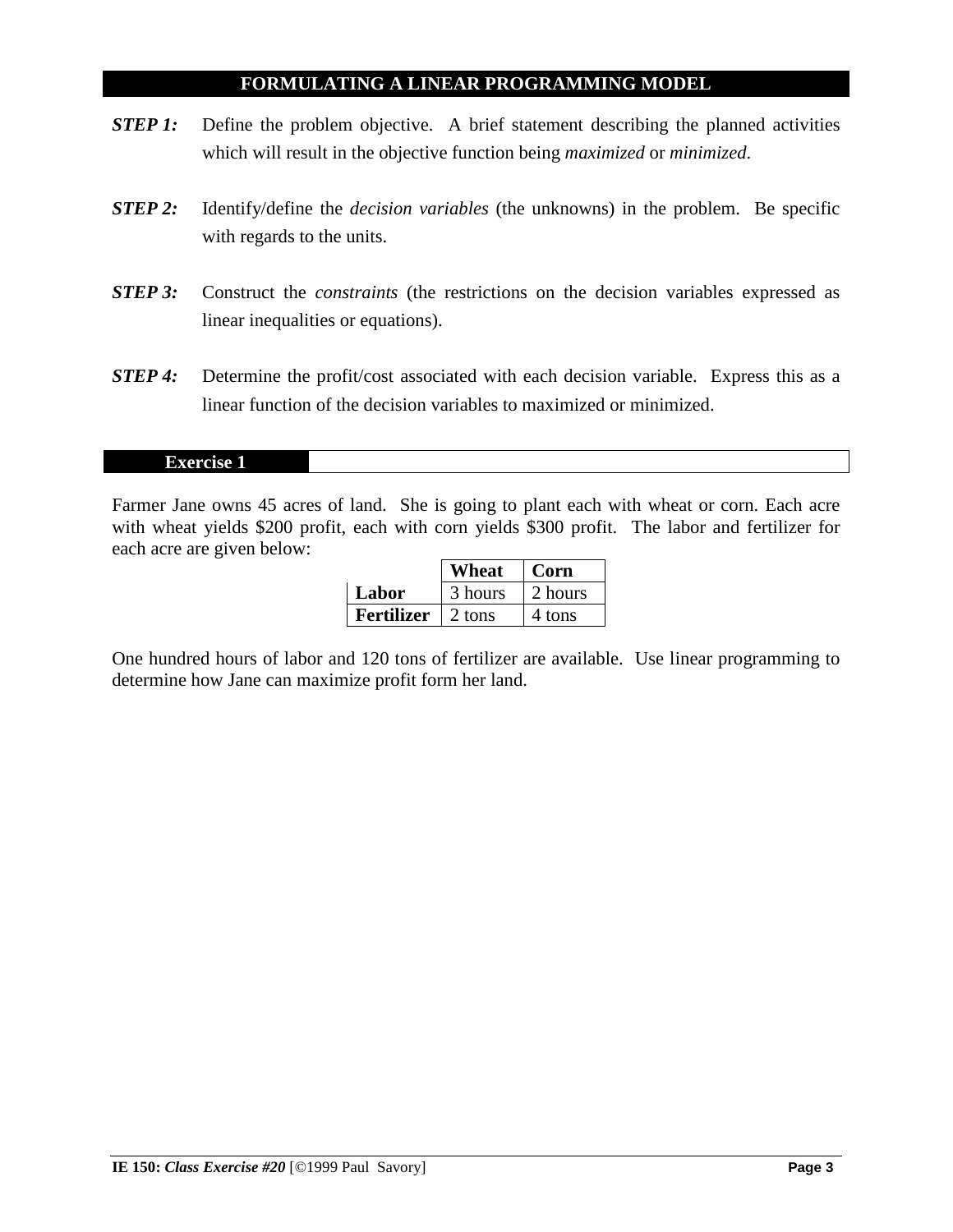#### **Exercise 2**

My diet requires that all the food I eat come from one of four "basic food groups" (chocolate cake, ice cream, soda, and cheesecake). At present, the following four foods are available for consumption: brownies, chocolate ice cream, cola, and pineapple cheesecake. Each brownie costs \$0.50, each scoop of ice creams costs \$0.20, each bottle of cola costs \$0.30, and each piece of pineapple cheesecake costs \$0.80. Each day I must ingest at least 500 calories, 6 ounces of chocolate, 10 ounces of sugar, and 8 ounces of fat. The nutritional content per unit of each food is shown below:

|                               | <b>Calories</b> | <b>Chocolate</b> | <b>Sugar</b> | Fat      |
|-------------------------------|-----------------|------------------|--------------|----------|
|                               |                 | (ounces)         | (ounces)     | (ounces) |
| <b>Brownie</b>                | 400             |                  |              |          |
| Chocolate ice cream (1 scoop) | 200             |                  |              |          |
| Cola (1 bottle)               | 150             |                  |              |          |
| Pineapple cheesecake          | 500             |                  |              |          |
| piece)                        |                 |                  |              |          |

Formulate a linear programming model that can be used to satisfy my daily nutritional requirements at a minimum cost.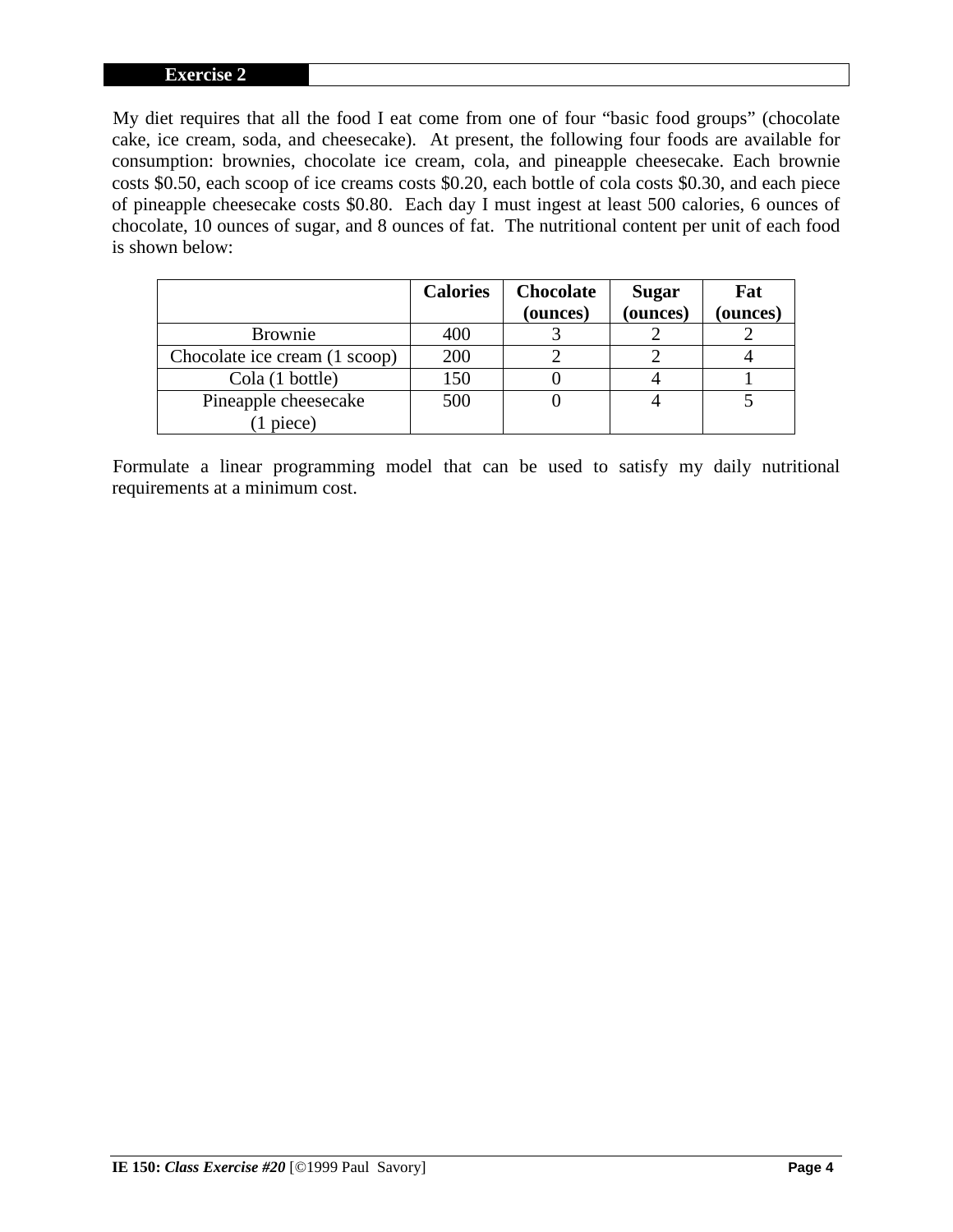#### **Exercise 3**

A company has manufacturing facilities at two locations (A and B) and a single product that is to be shipped to three customers. The capacity of plants A and B are 100 and 70, respectively. The firm must ship at least 60 units to customer 1 and 40 units to customer 2. Customer 3 requires at most 10 units. The net profit associated with shipping a unit from each plant to every customer is given below:

| Plant $A$ |  |  |
|-----------|--|--|
| Plant B   |  |  |

The company wants to know how many units to ship to each customer from plants A and B to maximize their profit.